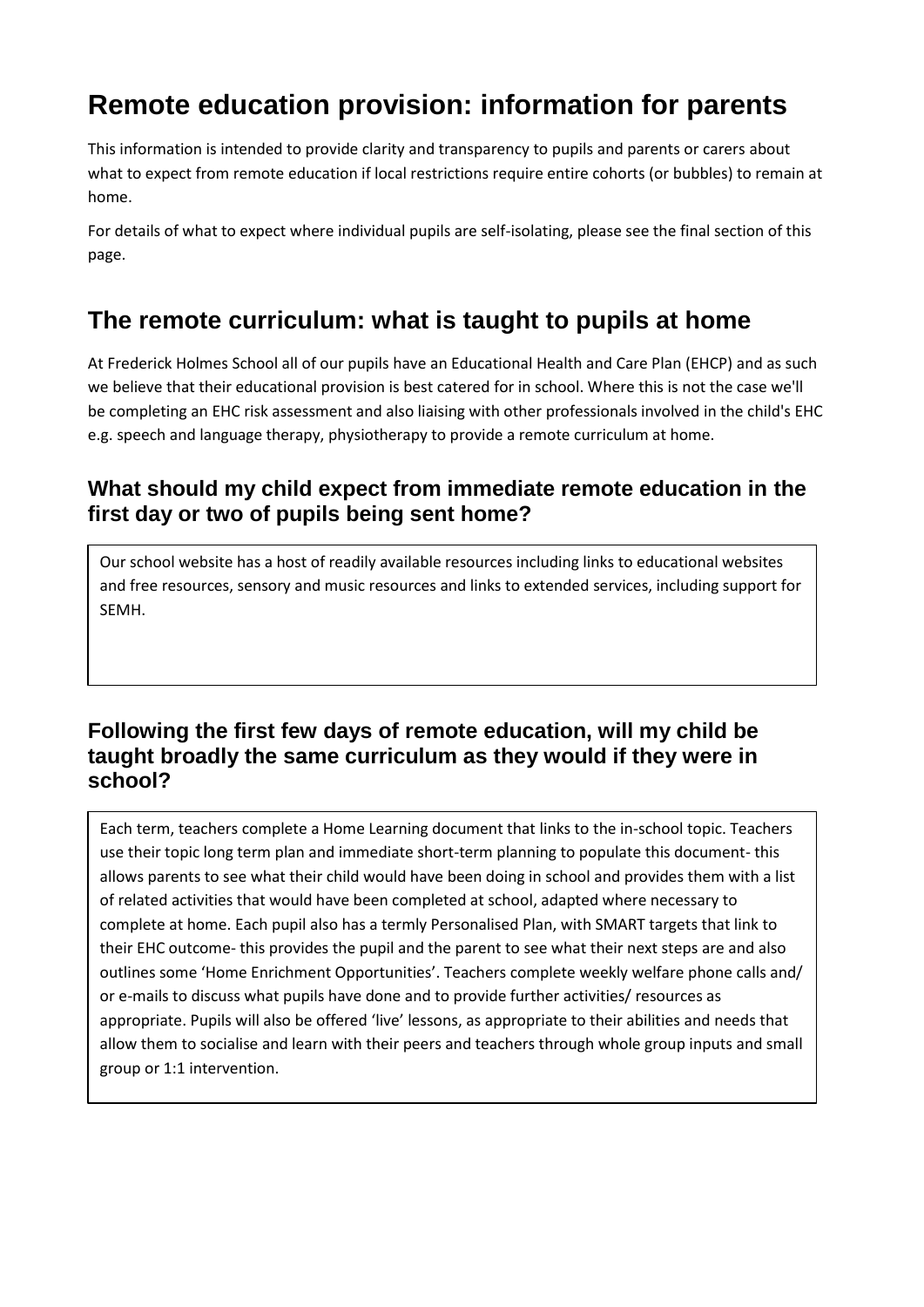# **Remote teaching and study time each day**

### **How long can I expect work set by the school to take my child each day?**

We expect that remote education (including remote teaching and independent work) will take pupils broadly the following number of hours each day:

Our enhanced home learning offer at Frederick Holmes is a personalised offer. Expectation of how long we expect your child to work each day will vary from one pupil to another.

# **Accessing remote education**

#### **How will my child access any online remote education you are providing?**

Online learning materials can be found on our school website, under the tab 'Home Support': <https://frederickholmes.hull.sch.uk/>

Links to the website can be found from our Twitter handle @freddies\_uk and from our Facebook Page @FrederickHolmesSchool.

Class/ specified group activity plans are also published in our private Friends and Family Facebook group for easy access- parents are encouraged to share comments and photos of what their child has been doing within the community of the group.

There are six sections to our 'Home Support' tab;

Home Activity Plans: Class/ specified group plans outlining in-school topic, core book(s) and a list of activities

Learning at Home Websites: A range of free and subscription websites (including links to school paid subscription sites) organised by curriculum area

Sensory and Music: A range of website catering for our more profound and multiple learning difficulty pupils

Extended Support: Links for contacting our Family Support Coordinator and other local groups and agencies

Support for SEMH & Wellbeing: Links for local groups and agencies that support young people and advice for young people and adults

Coping with Bereavement: Links to national support agencies and social stories

Teachers will arrange and direct parents/carers to any other online learning resources as appropriate and will offer 'live' lessons where pupils can access it- guidance will be issued for device set up and support will be provided on a case-by-case basis, upon request.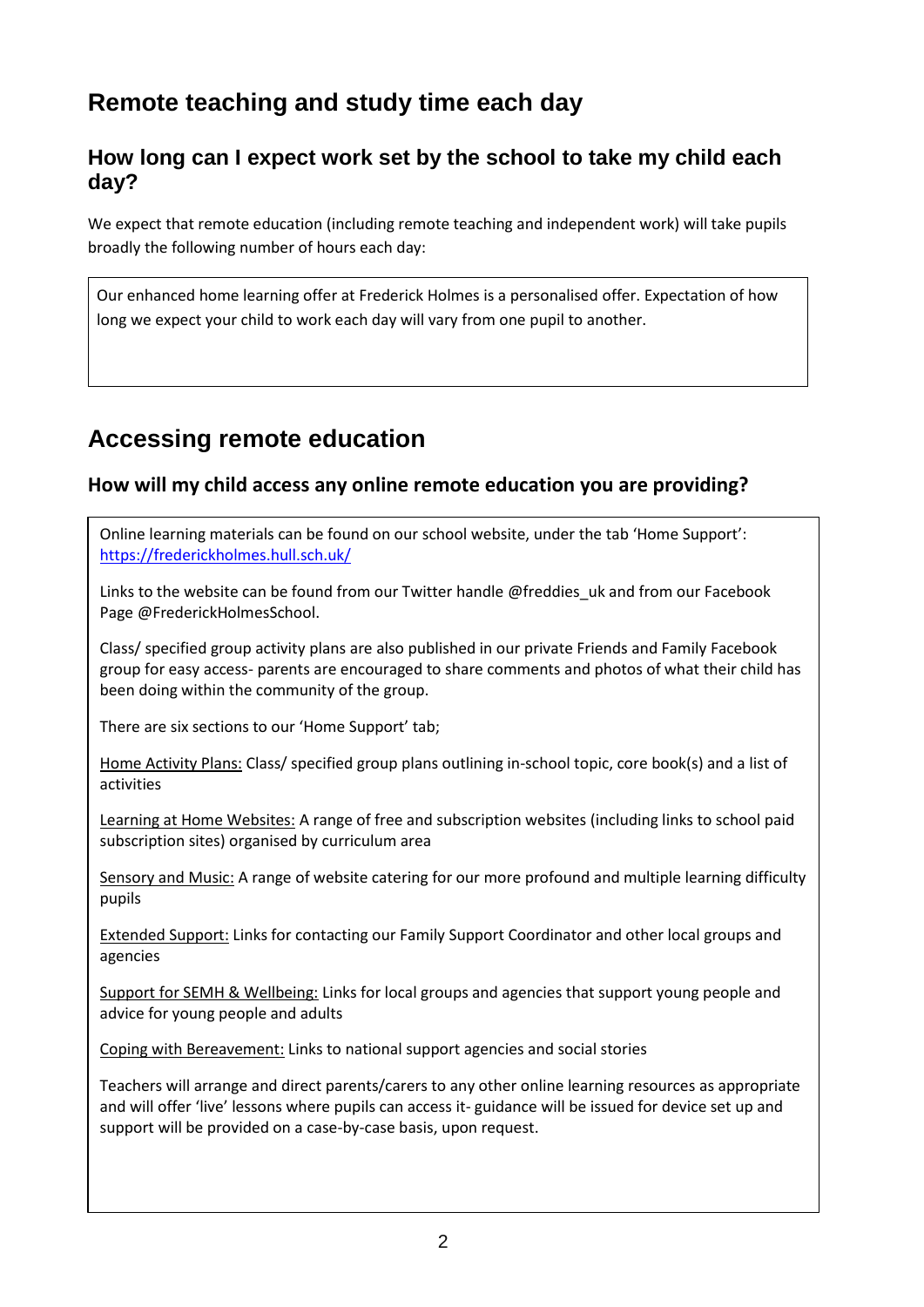### **If my child does not have digital or online access at home, how will you support them to access remote education?**

All Home Activity Plans can be provided as paper copies upon request.

Parents/ carers can also request support to receive digital devices and support with internet connections.

### **How will my child be taught remotely?**

At Frederick Holmes, we recognise that our pupils engage and learn best via different learning approaches. As such, our offers include a range of remote teaching approaches:

- live teaching (online lessons)
- recorded teaching (video/audio recordings made by teachers)
- theme activities and challenges
- commercially available websites supporting the teaching of specific subjects
- printed/ physical resource packs produced in school (upon request)
- holiday challenges e.g. Christmas, Easter and Summer (including transition)

## **Engagement and feedback**

**What are your expectations for my child's engagement and the support that we as parents and carers should provide at home?**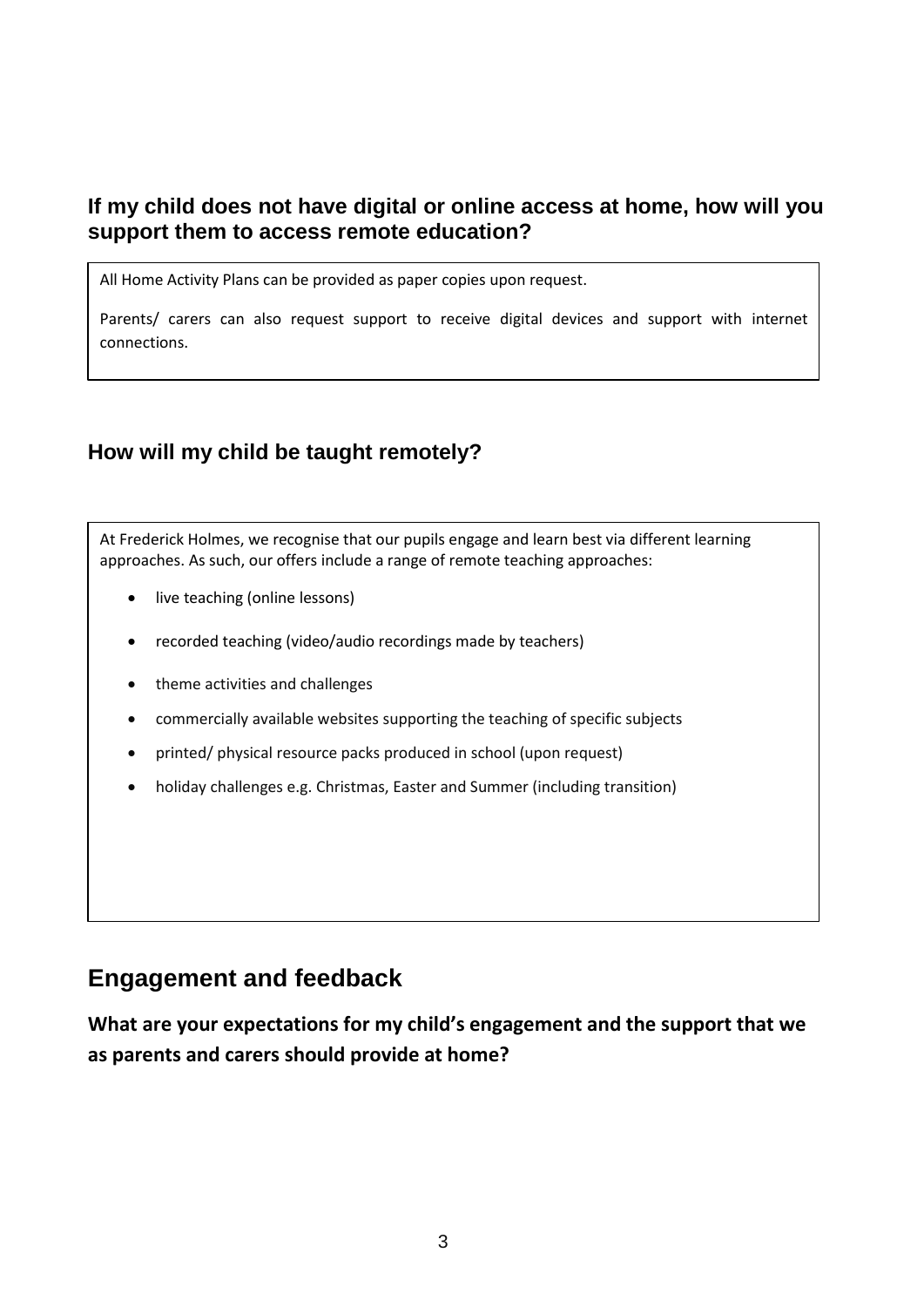We recognise that our pupils may not be able to access remote education without support from adults at home. We acknowledge the difficulties this may place on families and we will work with each individual family to create an enhanced remote learning offer that will work for your family.

## **How will you check whether my child is engaging with their work and how will I be informed if there are concerns?**

Teachers will make regular contact with parents/carers through routine welfare calls, during this call engagement of work will be checked and parents will be given the opportunity to discuss any concerns they have.

Parents/ carers are also encouraged to join and engage in the Private Facebook Group where they can share comments and photos of what their children have been doing and staff can praise and comment on the posts. Pupils are also permitted to join the group and share their own posts.

#### **How will you assess my child's work and progress?**

Feedback can take many forms and may not always mean extensive written comments for individual children. For example, whole-class feedback or quizzes marked automatically via digital platforms are also valid and effective methods, amongst many others. Our approach to feeding back on pupil work is as follows:

At Frederick Holmes, the methods used to assess pupils' work and how often pupils will receive feedback will depend entirely on the pupil and what is appropriate for them. This will be agreed between yourself and your child's teacher. Many pupils (and families) receive instantaneous feedback on posts made in the Private Facebook Group.

# **Additional support for pupils with particular needs**

### **How will you work with me to help my child who needs additional support from adults at home to access remote education?**

We recognise that our pupils may not be able to access remote education without support from adults at home. We acknowledge the difficulties this may place on families and we will work with each individual family to create an enhanced remote learning offer that will work for your family.